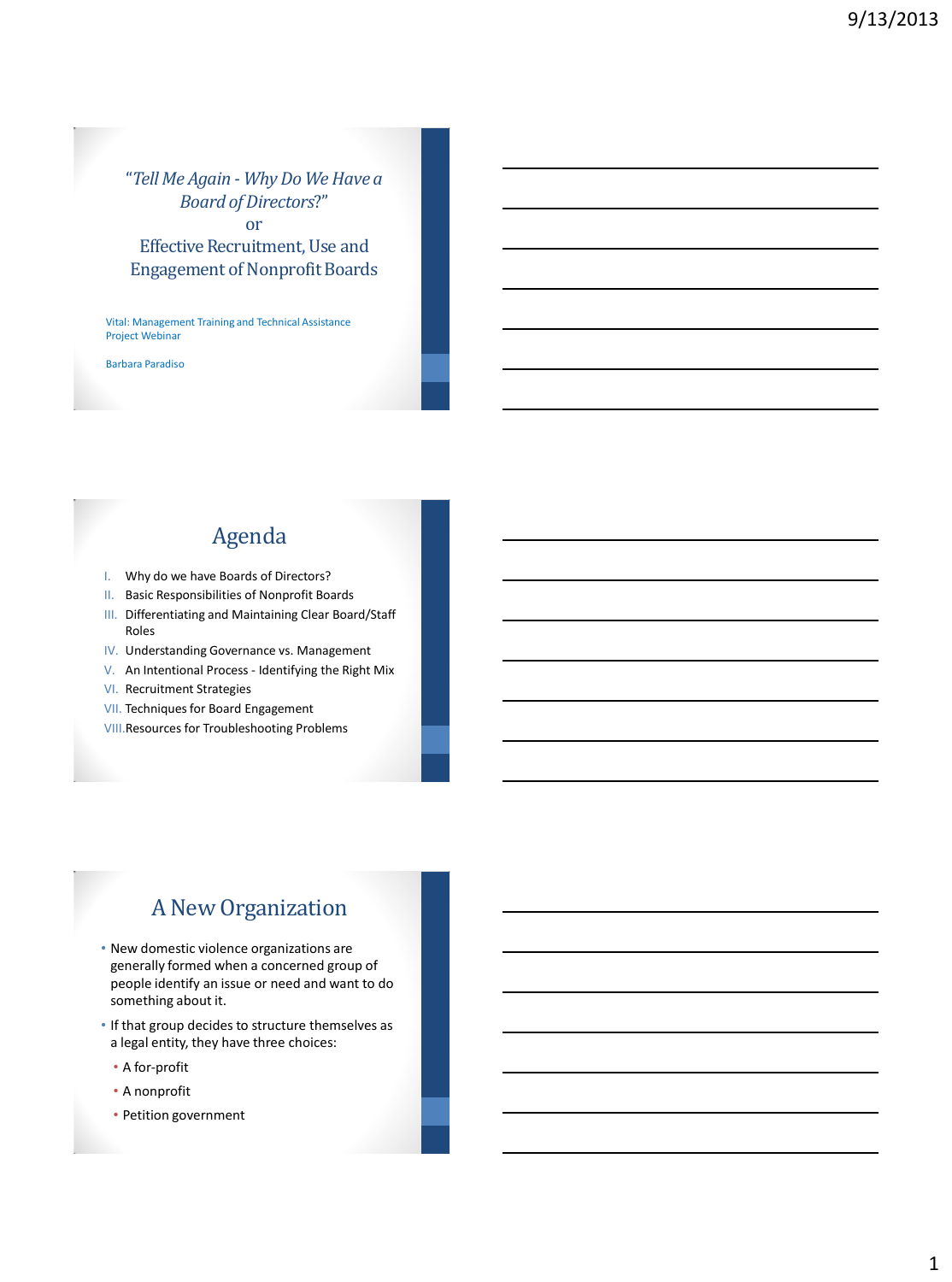## The Decision to Be a Nonprofit

- Decision is based on the kind of activities the group will engage in.
- Differences Between Nonprofits, Commercial Enterprises and Public Entities:
	- Purpose for Existing
	- Tax Responsibilities
	- Market Test
	- Ownership

## The Nonprofit Choice

Nonprofits play a vital role in fulfilling community needs that are not met by commercial enterprises or government entities.

## A Partnership with Government

There are many critical needs out there for which there is not sufficient public will to demand services from government... We will make you a deal:

- You organize, not for your own gain but for the community's (contribute to the general welfare);
- Set up a corporation owned by the people whose governance will be entrusted to volunteers reflective of the community;
- We will offer you some privileges that will help to ensure your business can succeed.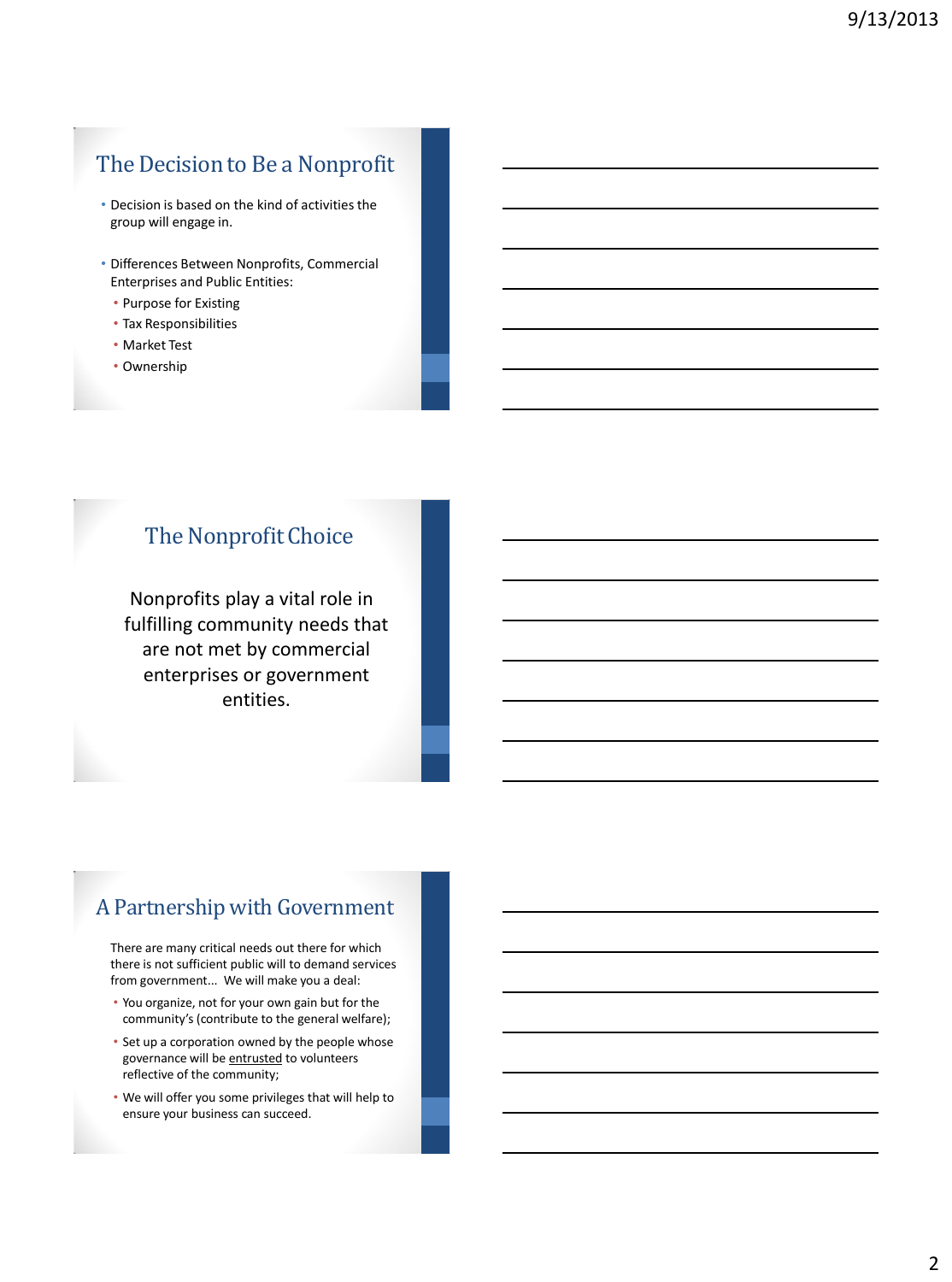## Tax Exempt Status

Tax exempt status is determined by the federal Internal Revenue Service (IRS):

- Government maintains the right to tax corporations on the profits they earn. To get the government to waive that right – a corporation must apply for tax exemption.
- A corporation is considered a for profit until it proves otherwise.
- Must demonstrate that it has been created/ will operate for particular purposes and according to guidelines spelled out in the IRS code.
- One guideline: IRS Organizational Test establish an original Board of Directors

## All that to say…

As a nonprofit organization, we have a Board of Directors because – we must.

- Ownership of non-profit organization lies with the people. The community places the fulfillment of the corporation's mission "in trust" to a board of directors who serve without compensation.
- The Board represents the interests of the community.

## Knowing What you Need!

Basic Responsibilities of Nonprofit Boards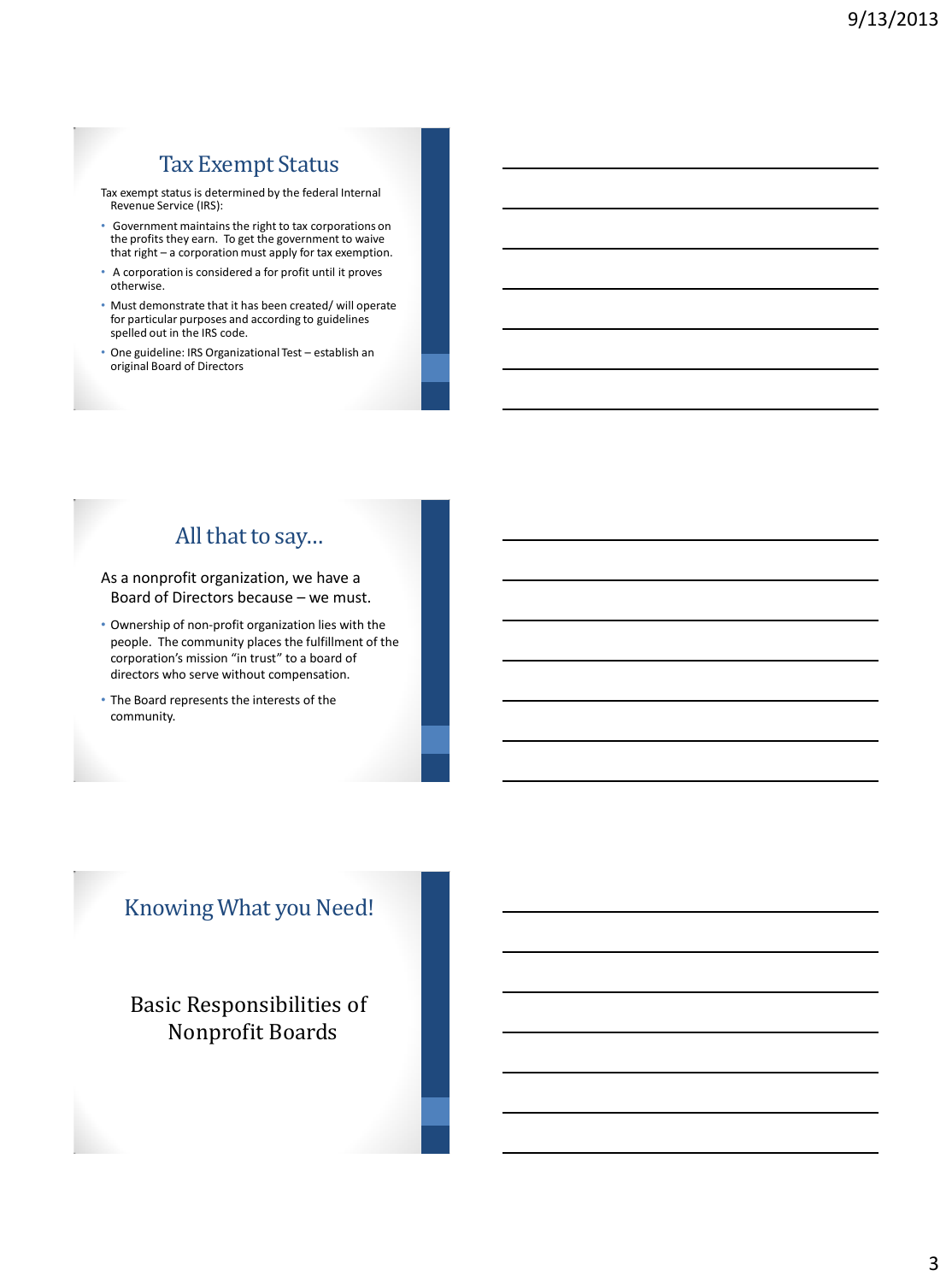## 5 Basic Responsibilities of Nonprofit Boards:

- **1. Determine mission and purpose.**
- **2. Select the chief executive.**
- **3. Support and evaluate the chief executive.**
- **4. Ensure effective planning.** Boards must actively assist in implementing and monitoring the plan's goals.
- **5. Monitor and strengthen programs and services.** Which programs are consistent with the organization's mission; monitor effectiveness.

### 5 More…

- **6. Ensure adequate financial resources.** Fundraise!
- **7. Protect assets and provide proper financial oversight.** Assist in developing the annual budget; financial controls in place.
- **8. Build a competent board.**
- **9. Ensure legal and ethical integrity.**
- **10.Enhance the organization's public standing**. An ambassador.

## Governance is Governance; Governance is not Management

#### Governance - Decisions and actions linked to:

- Forming/affirming the mission, values and direction;
- The organization's long term performance;
- •The conservation and expansion of institutional assets;

•The processes used to identify, discuss and decide matters of strategic or symbolic significance

Management - the process of dealing with or controlling things or people; the responsibility for and control of a company or similar organization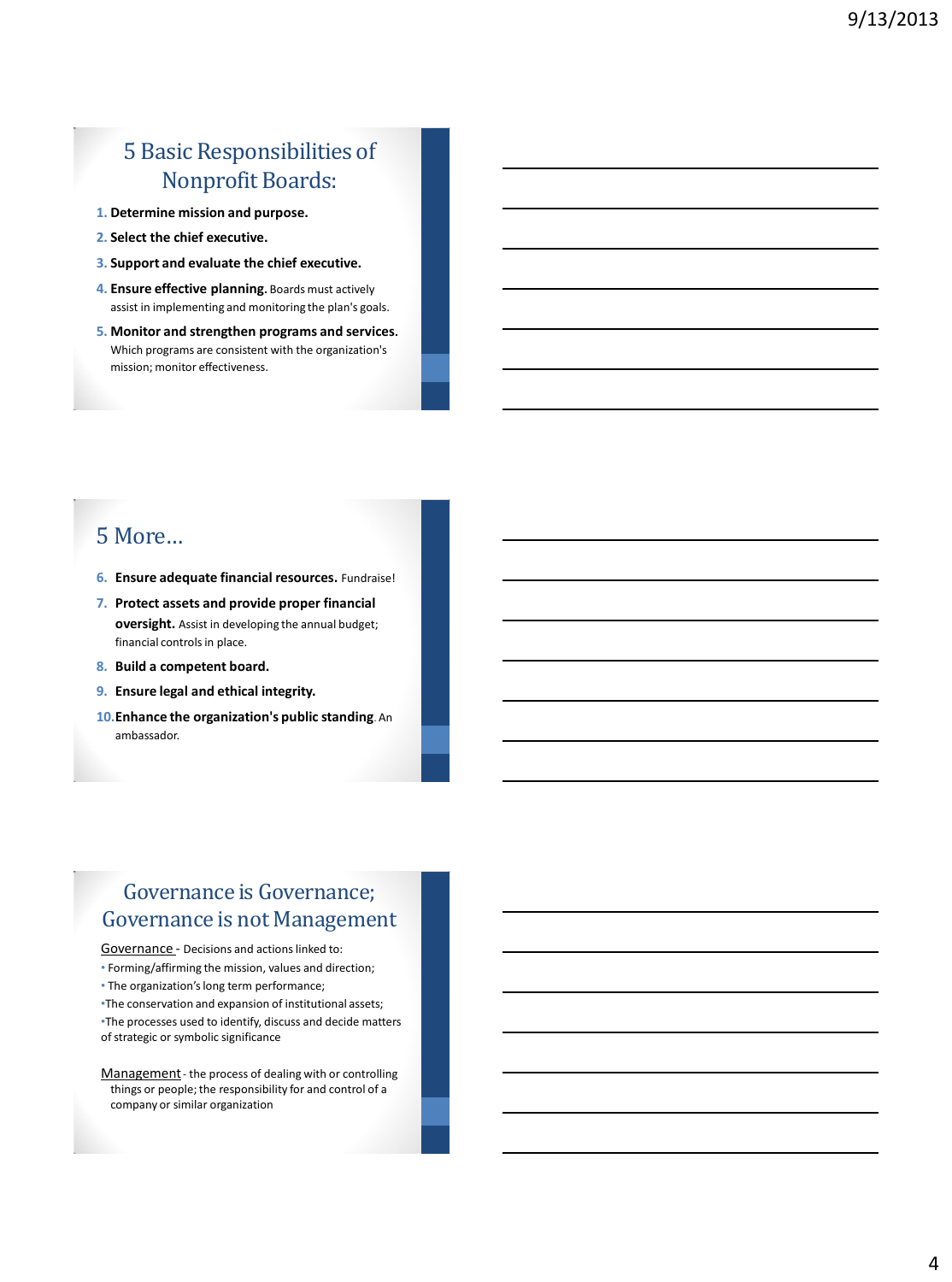### Board or Staff?

Which of the following 8 common nonprofit functions is primarily the job of the staff?

- 1. **Establish an annual budget.**
- 2. \_\_\_\_\_\_ Develop new programs or services.
- 3. \_\_\_\_\_ Assess the performance of the executive director.
- 4. \_\_\_\_\_ Establish policy regarding programs.
- 5. \_\_\_\_\_ Set the agenda for the Board meetings.
- 6. Select the auditor.
- 7. \_\_\_\_\_ Identify, recruit and select new Board members.
- 8. \_\_\_\_\_\_ Create a fundraising plan.

## Identifying the Right Mix

"The value of a board member is not only what's in their head, but also the networks and the reputational capital they bring that allow them to contribute deeply to the organization."

> - *Jeri Eckhart-Queenan* Partner, Bridgespan Group

### An Intentional Process

The first question that nonprofits should consider as they start to formulate their board recruiting plans is:

- What are our key strategic priorities, and
- What new skills, expertise or perspectives might we need on our board to help us achieve those priorities?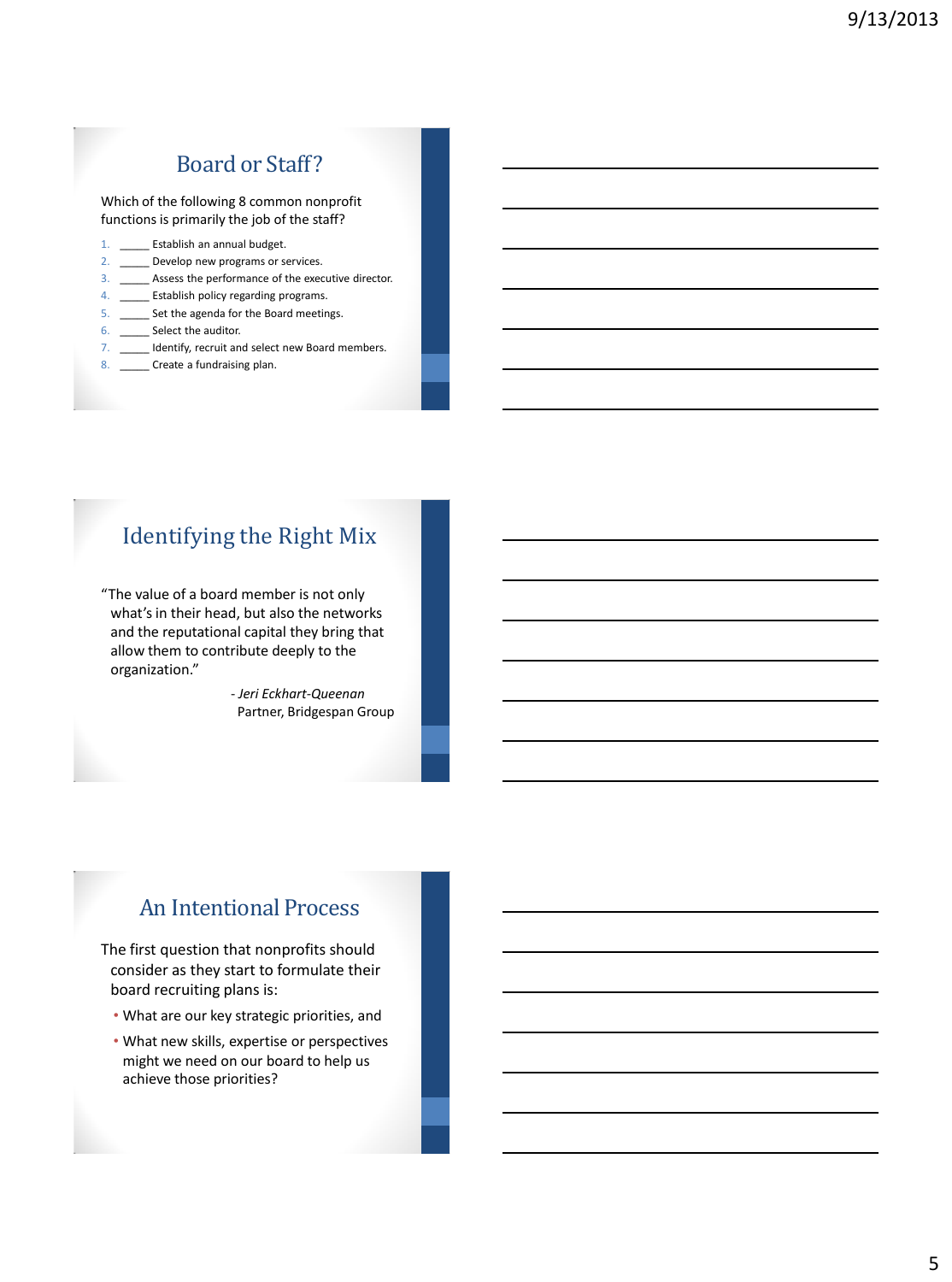## Step Two

Create a grid. List the characteristics, connections, constituency, skills, etc. You are looking for in new board members. Be sure to consider:

- The three W's Wisdom, Wealth & Work
- Governance (not Management) skills
- Knowledge in strategic areas
- Diversity Ethnicity/race; gender; communities served; people served

## The Challenge

#### **90% of nonprofits find it 'somewhat difficult' or 'very difficult' to find qualified board members**

- *Center on Nonprofits and Philanthropy of The Urban Institute*

# Don't Settle!

You deserve a strong, highly skilled, participative board – don't settle for anyone you can get!

**A good process attracts good members.**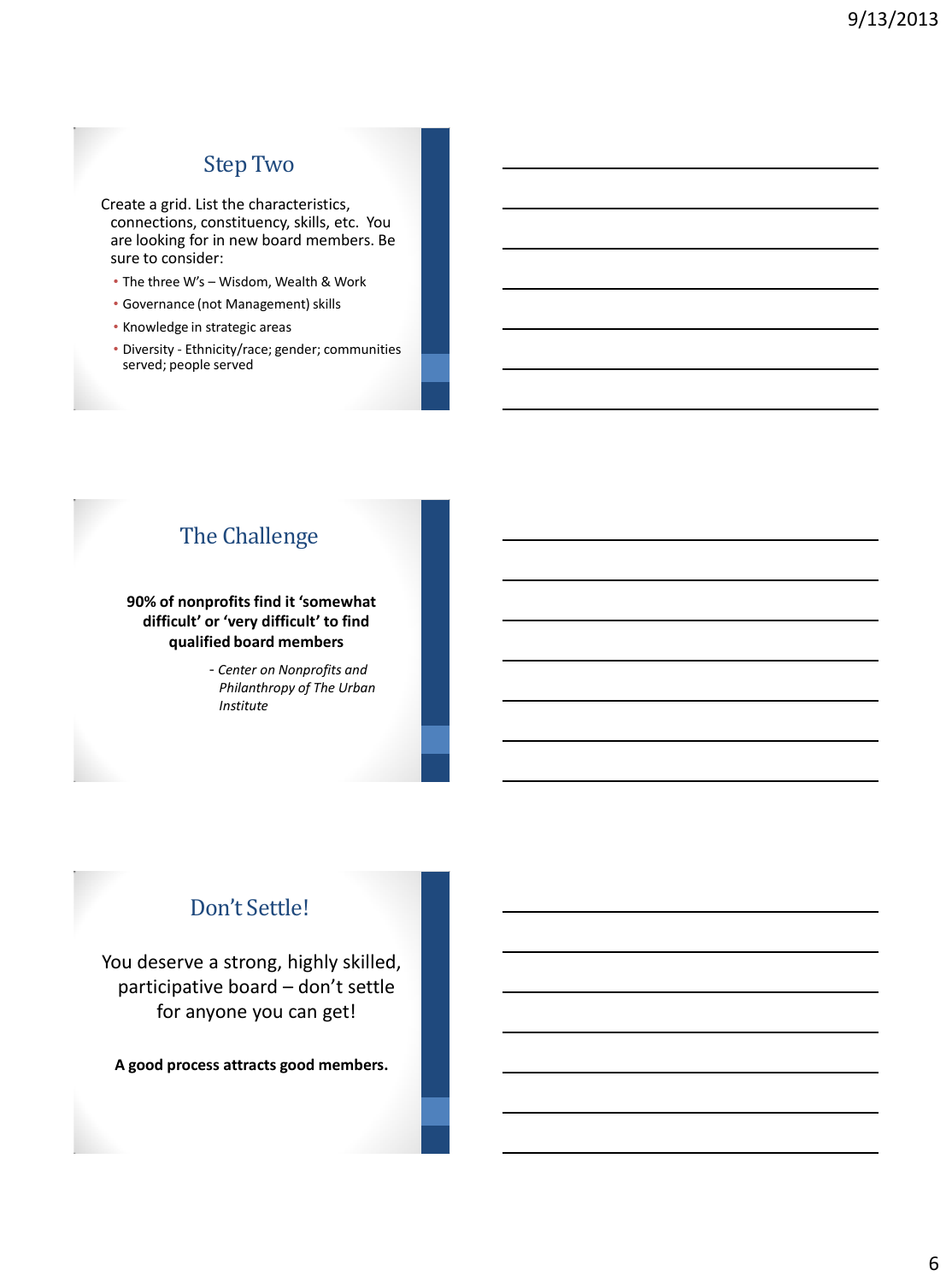## Recruitment Strategies

#### 1. Cultivate new board members

- **Too many nonprofits wait until the last minute to look for board members**. It takes months, sometimes even years, to identify, find, cultivate and qualify individuals with the skills, knowledge and passion that you want in a board member.
- Board recruitment is an ongoing process make it a priority activity of the board

## Recruitment Strategies

#### 2. Create a Board Committee

- Create a committee of board members (maybe include a volunteer and staffer) to strategize; recruit; brainstorm and evaluate candidates; etc.
- Consider a "Board Development/Governance Committee" vs. "Nominating" whose focus goes beyond nominating to ensuring effective governance practices that the board is fulfilling its role effectively, and evaluating itself regularly to ensure that it is fulfilling its obligations as a caretaker and steward of the nonprofit.

## Recruitment Strategies

#### 3. Cast a Wide Circle

- Post your "Great Board Member Wanted" ad on free websites that<br>match people seeking boards to join with nonprofits seeking board<br>members., e.g. <u>VolunteerMatch</u> and <u>boardnetUSA</u> .
- Contact state associations: CNA; CO Society CPA's, CO Bar Association
- Reach out to United Way, Chamber of Commerce; Large corporations
- Promote from the ranks Start with your dedicated and active volunteers, maybe former staff
- Consider your donors
- Ask your current board and staff for recommendations • Communicate the fact that you're recruiting board members through multiple channels, e.g. newsletter, word of mouth, and media
- Contact board training programs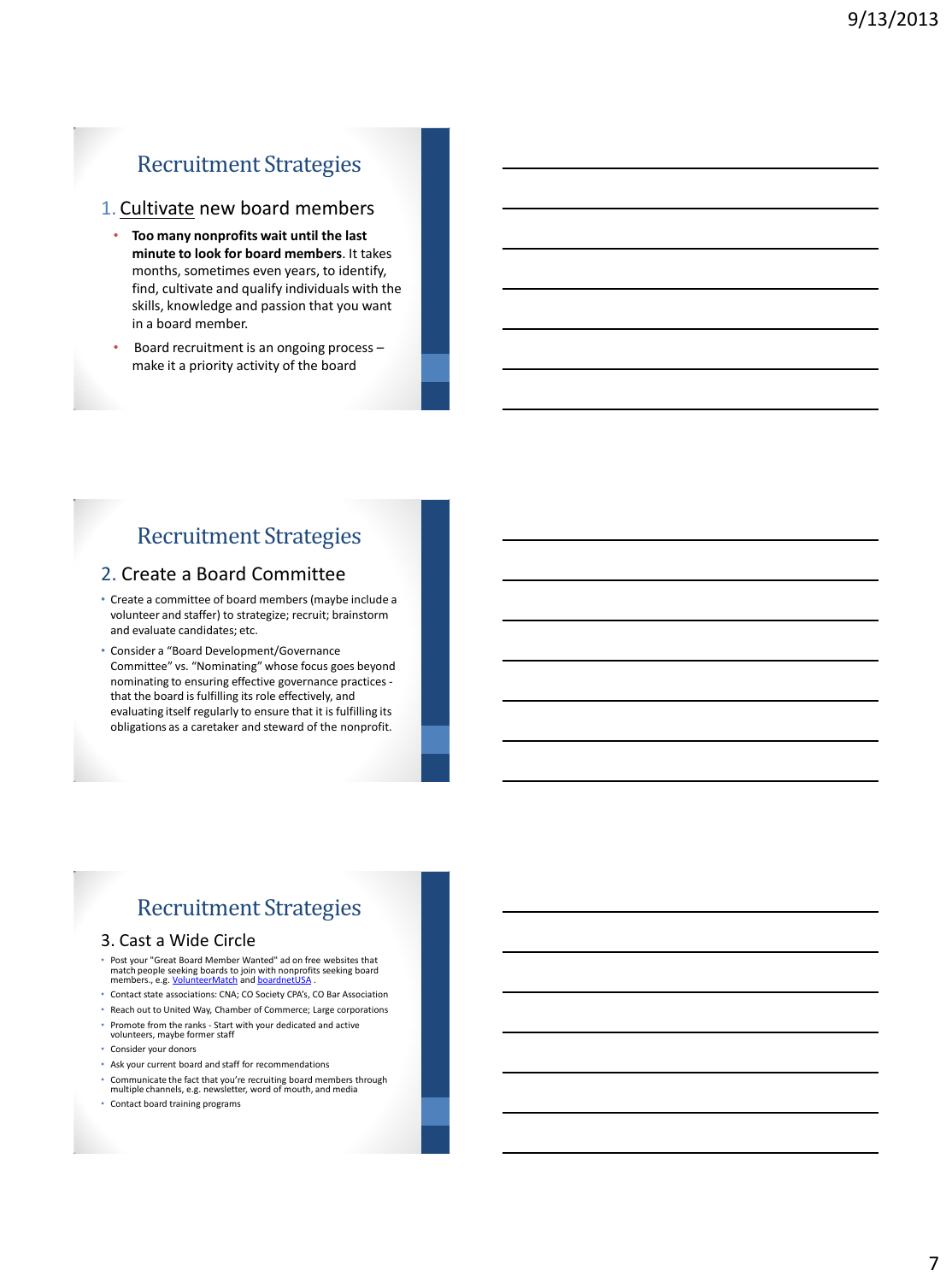## Recruitment Strategies

#### 4. Think Creatively!

- Place a "Help Wanted--Volunteer Board Member" ad on your lobby bulletin board, in your newsletter, in the neighborhood newspaper, or in the alumni newsletter of a local college.
- F form a "One Hour Recruiting Task Force." Draw up a list of 20 well-connected people<br>of the sort you would want on the board but who you suspect wouldn't join. Call<br>those twenty people and ask them to come to one meeting
- <sup>8</sup> Board Member Swap: Pick four local organizations where you don't know anyone, but<br>you'd like to (examples: NAACP, Japanese American Citizens League, Accountants for<br>the Public Interest, community hospital). ask to have

## Embarrassed to Ask?

- **When a board is in really bad shape, members might be**  embarrassed to ask anyone they respect onto the board – just when really strong new members are desperately need. What to do?
- Try using one of the above strategies, but with this approach: "I even feel guilty asking someone like you to join a board that's as weak and confused as this one. But this organization has a unique role to play in solving the problem of domestic violence. What's really needed is a total overhaul of the board. I'd like you to work with me and two others of the same mind to work with the director to recruit six new members and really make this board work. We meet every month for two hours on Tuesday morning (specifics). Would you work with me on that committee?"

#### Recruitment Strategies

- 5. Plan for Reaching Out
- Establish a time line
- Create a plan that does not overburden committee members , e.g. contact one potential candidate a month
- Consider a "buddy system"
- Host a forum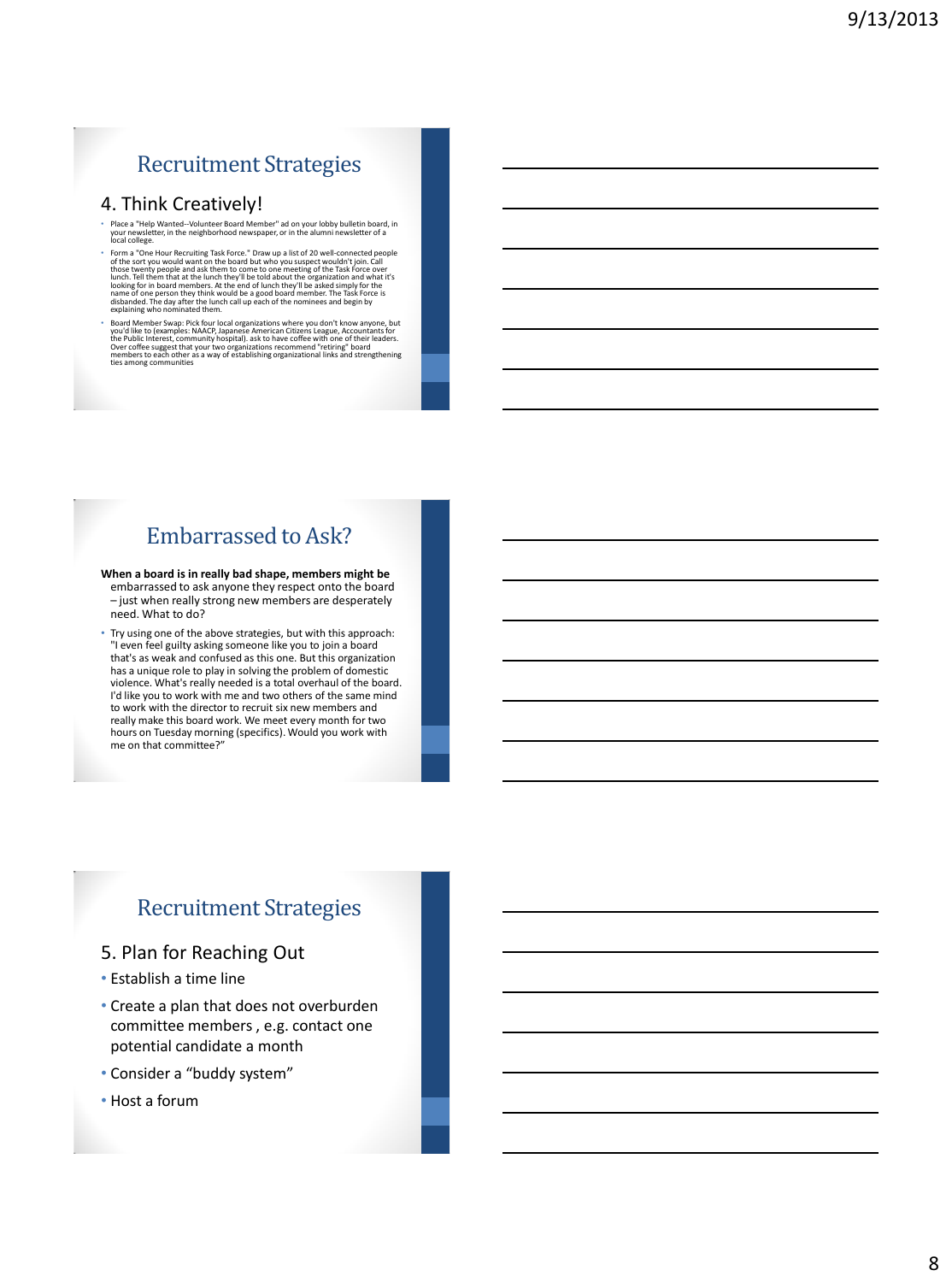## Recruitment Strategies

#### 6. Be selective

- Interview candidates:
	- How have you already demonstrated a passion for organizations like ours?
	- Can you fulfill our board's fiduciary and legal oversight responsibilities?
	- Do you have the time?
	- Can you fulfill our fundraising requirement?
- Will the person be a good cultural fit?
	- Shared values;
	- Get along well with current board

## Recruitment Strategies

#### 7. Use a Good Follow-Up/Through Process

- Debrief session with the full Governance Committee; discuss each candidate's fit (in relation to your grid) and what role you would see them playing on the board
- Send a formal invitation to those candidates you choose
- Send a formal "not at this time" thank you to those you have declined
- Consider "test driving" candidates you may not be sure of. Invite them to participate on a working committee of the board.

# Next Steps- Onboarding

#### Techniques for Board Engagement:

- Written job description be clear about expectations! From them and for them
- Develop an orientation packet; orient new board members train them – especially members never been on a board before
- Provide board members a binder with Articles of Incorporation; By-laws; recent board meeting agendas and minutes
- Prepare written descriptions of committees including responsibilities, guidelines and goals
- Consider a mentor or Board "buddy"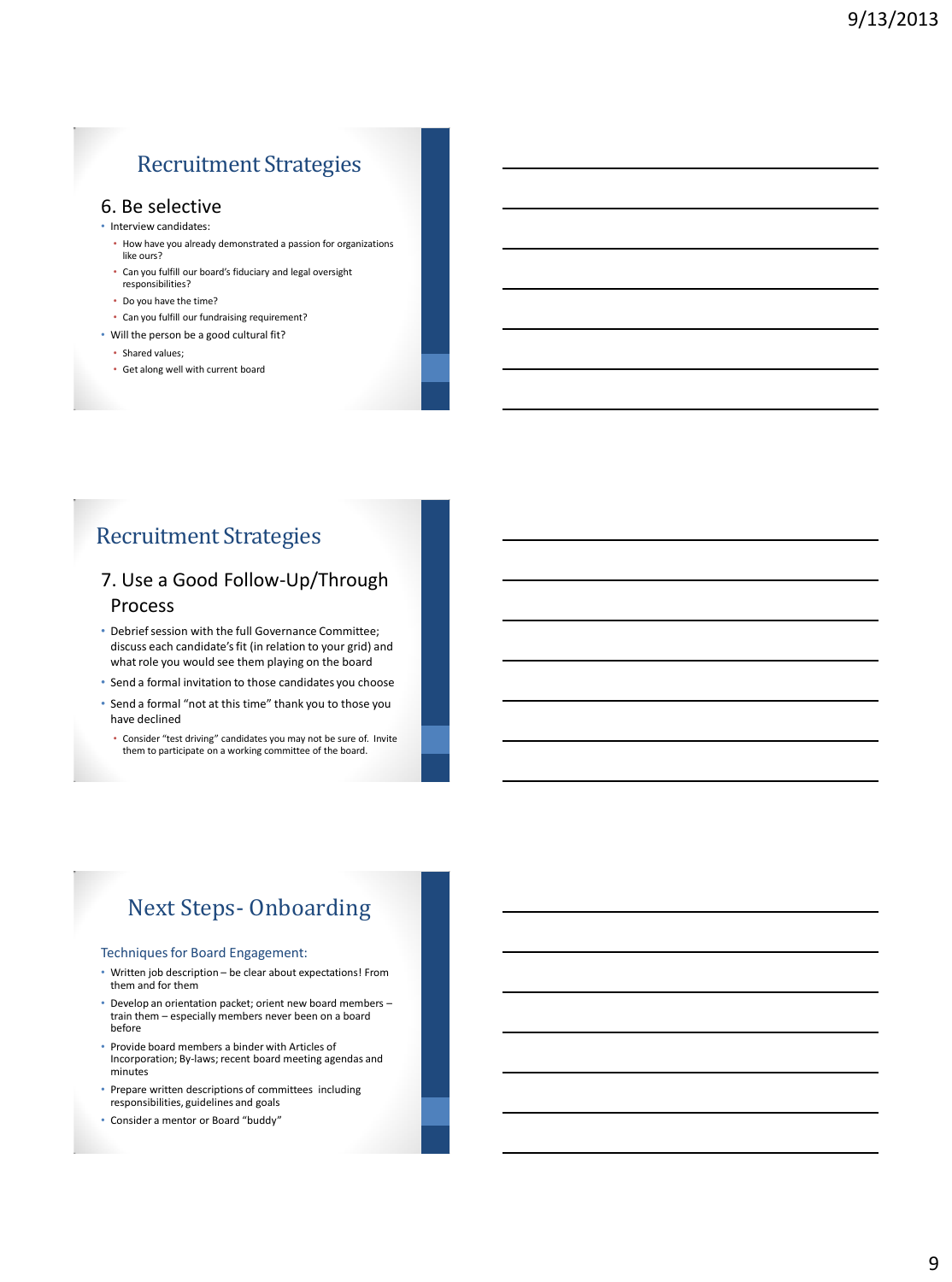## Techniques for Board Engagement - Ongoing

- Keep meetings brief and well focused Stimulate the broadest possible participation by members
- Engage board members in the exciting, strategic work of community change making; Do not stick them in meetings where they fuss over minutia or get reported at.
- Acknowledge members accomplishments and contributions in a variety of ways – newsletter; at meetings; in minutes
- Annual schedule of meetings determined a year in advance
- Circulate clear and thorough information materials including an agenda 1-2 weeks in advance of each meeting
- Maintain complete and accurate minutes of each meeting
- Find out and USE each board member's unique skills and interests

## Techniques for Board Engagement – The Dismount

## Your ideas?

#### QUESTIONS?